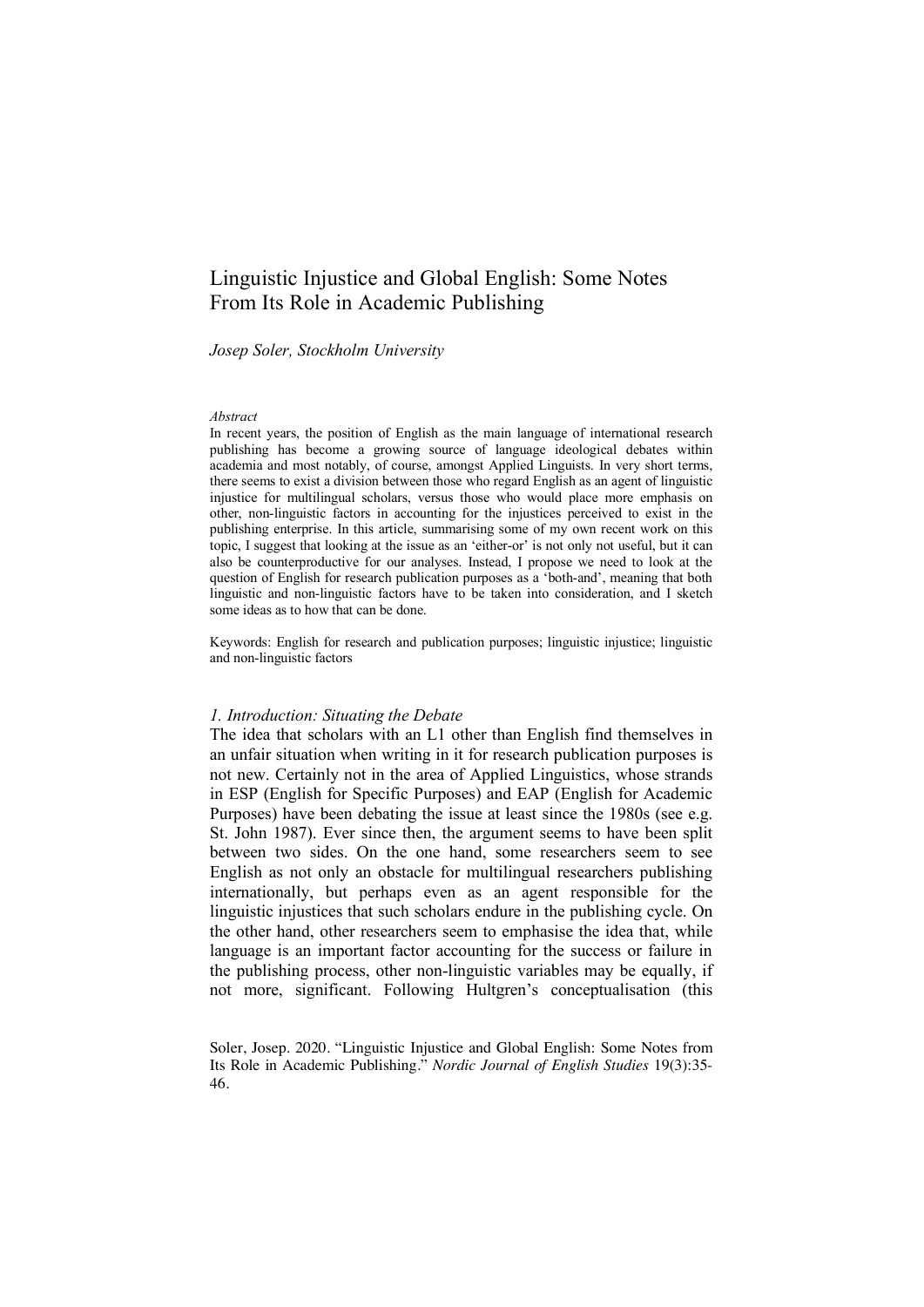issue), the former would see English as "Tyrannosaurus Rex" (see Swales 1997) while the latter would be more persuaded by seeing it as a "Red Herring" (see Kuteeva and McGrath 2014).

One particular moment when this debate became most clearly evidenced was in the exchange between Hyland (2016) and Politzer-Ahles et al. (2016). In a provocative piece, Hyland (2016) discarded most of the research that argues in favour of a linguistic prejudice against English L2 scholars because, in his view, such research suffers from two major flaws. On the one hand, it perpetuates the Native vs. Non-native speaker divide which, as of late, has become increasingly questioned in applied linguistic research (e.g. Doerr 2009; Houghton et al. 2018); on the other hand, Hyland notes that such an argument overemphasises the primacy of language in determining the success (or lack thereof) of English L2 researchers getting published. This emphasis on language, according to him, is excessive and, as a result, counterproductive for analytical purposes. In short, if we wish to understand better the struggles authors face when trying to have their work published, we should better look at issues beyond language itself and pay attention at other variables such as authors' access to material and symbolic resources, including their academic networks and connections to other scholars (see also Curry and Lillis 2010).

Against Hyland's arguments, Politzer-Ahles et al. (2016) maintain that English L2 scholars do suffer from linguistic injustice in publishing for academic purposes. They build their argument on one main concept: linguistic privilege. From their perspective, English L1 scholars are linguistically privileged on two grounds: firstly, publishing may require less effort for them (they need to spend less time and energy in crafting their texts), and secondly, publishing may be biased in their favour (journal editors and reviewers are more likely to evaluate their texts more positively than those of English L2 writers). Politzer-Ahles et al. clarify that this does not mean that English L1 scholars do not earn their achievements, but rather it means that because of their L1, they are likely to avoid some challenges or enjoy some benefits that would not have been available otherwise.

Such is the gist of the argument and the debate more generally. Both sides, in addition, i.e. both Hyland (2016) and Politzer-Ahles et al. (2016) do not completely deny some validity of their counterpart's arguments. So, Hyland acknowledges the importance of language matters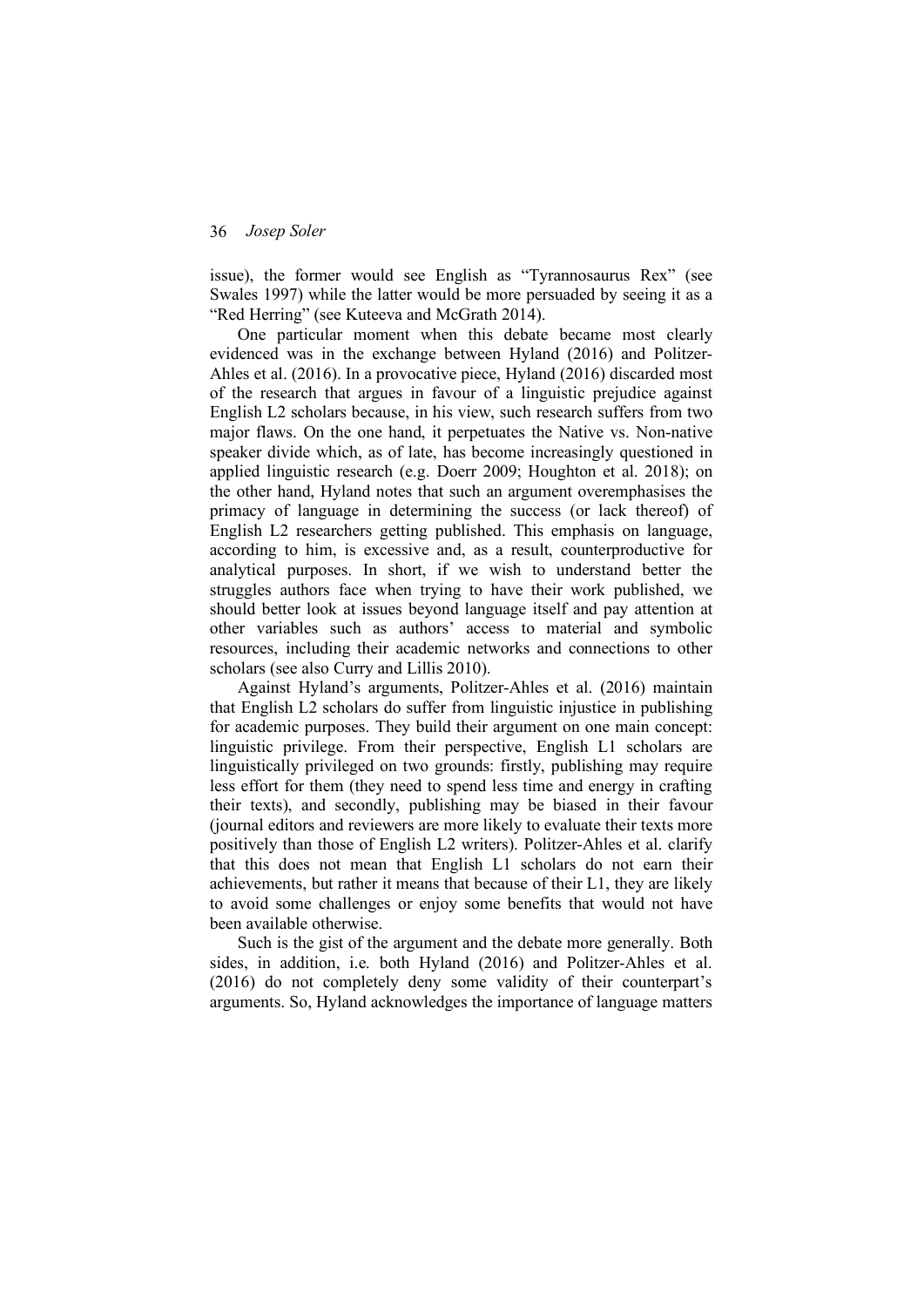in the publication process, and Politzer-Ahles et al. award some relevance to extralinguistic factors too. With this in mind, it is not surprising that both come to the conclusion that more research is needed in order to illuminate the greyness in this area, indeed an area that is far from black-or-white. Joining Hultgren's call (this issue) for Applied Linguistics to look beyond language alone, in this article I will introduce the idea that an 'either-or' interpretation of the situation at hand is not useful and, in fact, it can be analytically harmful, preventing us from going in more depth into assessing the idea of linguistic injustice in English for Research and Publication Purposes (ERPP). Instead, I will propose that a 'both-and' approach can be more fruitful, justifying that both linguistic and non-linguistic factors are equally important in the debate, and that by adopting this approach, we might be in a better position to develop frameworks that allow us to cut deeper into the issue at hand, with sharper and more suitable tools. Before that, I will first summarise two recent articles in which I have delved into the question of ERPP from different angles (Soler and Cooper 2019; Soler 2019). This should hopefully be useful in contextualising the topic further and in clarifying the direction of my main argument in the article.

### *2. Unexpected Emails and Early-Career Scholars' Trajectories*

By now, it must be a universal experience of researchers in virtually all fields of science to receive emails from unknown publishers soliciting scholars to submit their work to journals they have never heard of before. Such emails are an inherent part of what has become more generally known as predatory publishing, and given their frequency, they have been the object of study in a number of recent analyses (see e.g. Clemons et al. 2017; Memon 2018; Petrisor 2018; Wahyudi 2017). In Soler and Cooper (2019), we analysed the structure of the rhetorical moves in a corpus of emails of this kind, paying particular attention at both the communicative function of the emails as a whole and at their microlevel, fine-grained linguistic details. We concluded that, indeed, English L<sub>2</sub> scholars might be more intensely affected by academic spam emails of this kind, given that these scholars might be more prone to overlook the (sometimes very obvious) flawed nature of these emails, particularly at the micro-linguistic level. However, being affected by these emails is not purely a matter of linguistic competence alone. Judging them as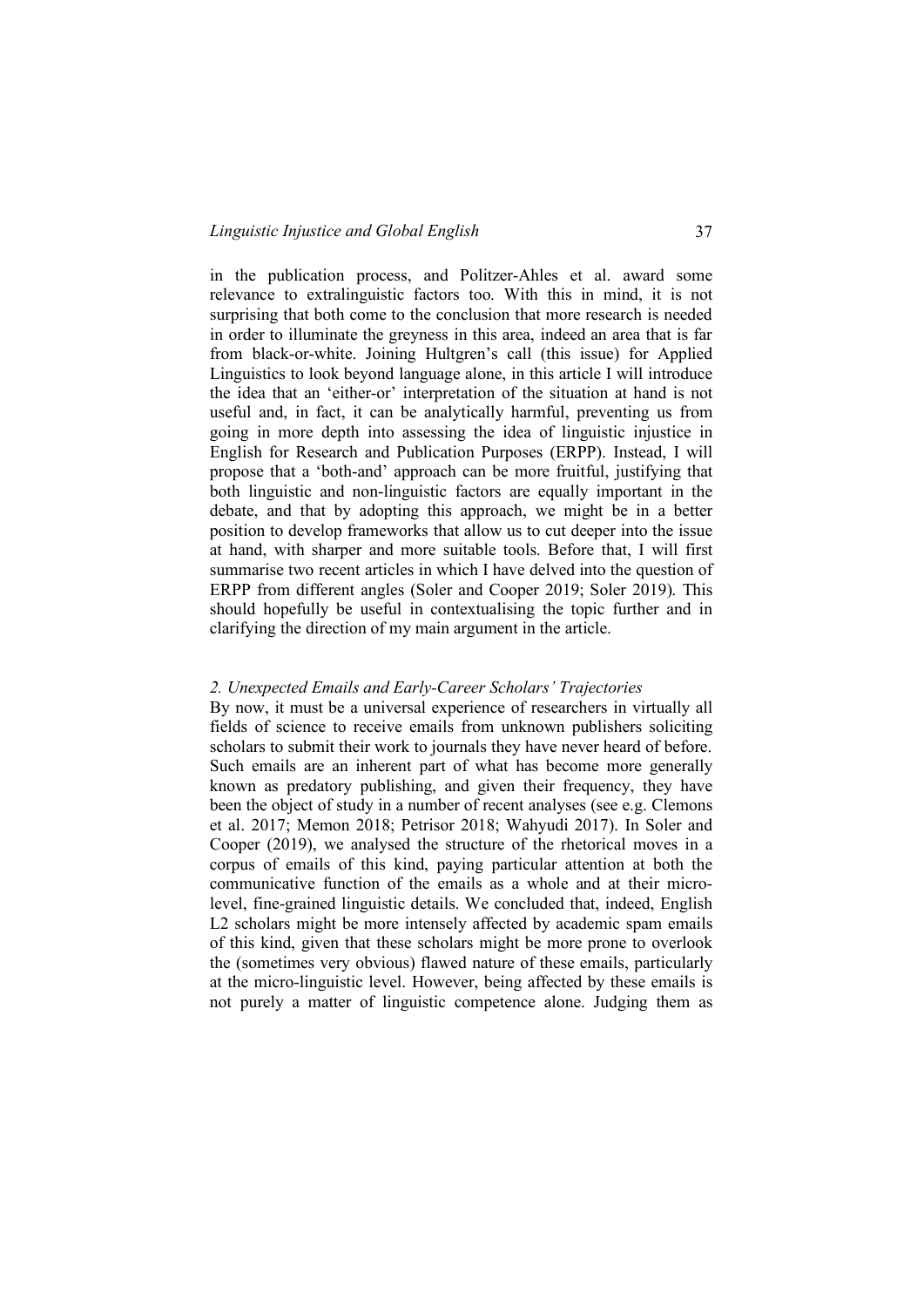inappropriate or even irrelevant requires some degree of cultural knowledge as well, a knowledge of the entire process of publishing for academic purposes. Without that knowledge, recipients of these emails may be able to read them as genuine rather than fraudulent, regardless of the micro-level flaws and errors, much like what happens in more general scam emails (see Blommaert and Omoniyi 2006). So, it is both linguistic and non-linguistic variables (including one's accumulated cultural capital) that play a role in the process of decoding and interpreting academic spam emails.

In another study (Soler 2019), I interviewed six early-career scholars from two fields in the Humanities and Social Sciences (three of them from English Linguistics, the other three from Political Science). All six of them were active in Swedish academia and were at the time working towards securing a permanent position for themselves. From their narratives, it emerged that while acquiring the appropriate linguistic competence during their studies had been a central matter, there were other more important factors that had played a role in their route towards successful academic publishing. In broad terms, these other factors can be summarised as all things that are involved in becoming and growing as a scholar: getting advice and help from one's supervisor, learning from peers, learning to read and deal with reviewers' comments, and crucially, becoming part of the relevant academic networks. Some did express a sense of unfairness with the fact that they had to produce their work in English, but overall, non-linguistic factors were highlighted as more important. Working from relatively well-resourced positions, they all had managed to establish a successful publication track record. In fact, for the three scholars in Political Science, the language question was relevant in a different sense, in that they felt they had to frame their topics of interest, which were highly relevant on a local (i.e. Swedish) level, for an international, academic audience. This navigating between two cultural levels, in two different languages, was a higher source of concern than having to produce their work in a second language, i.e. in English.

In sum, the central message that I want to highlight from these two studies is that, indeed, linguistic factors (specifically language competence) are an important element in accounting for the success (or lack thereof) in publishing for academic purposes; but, at the same time, such factors alone are not enough in justifying the idea that English L2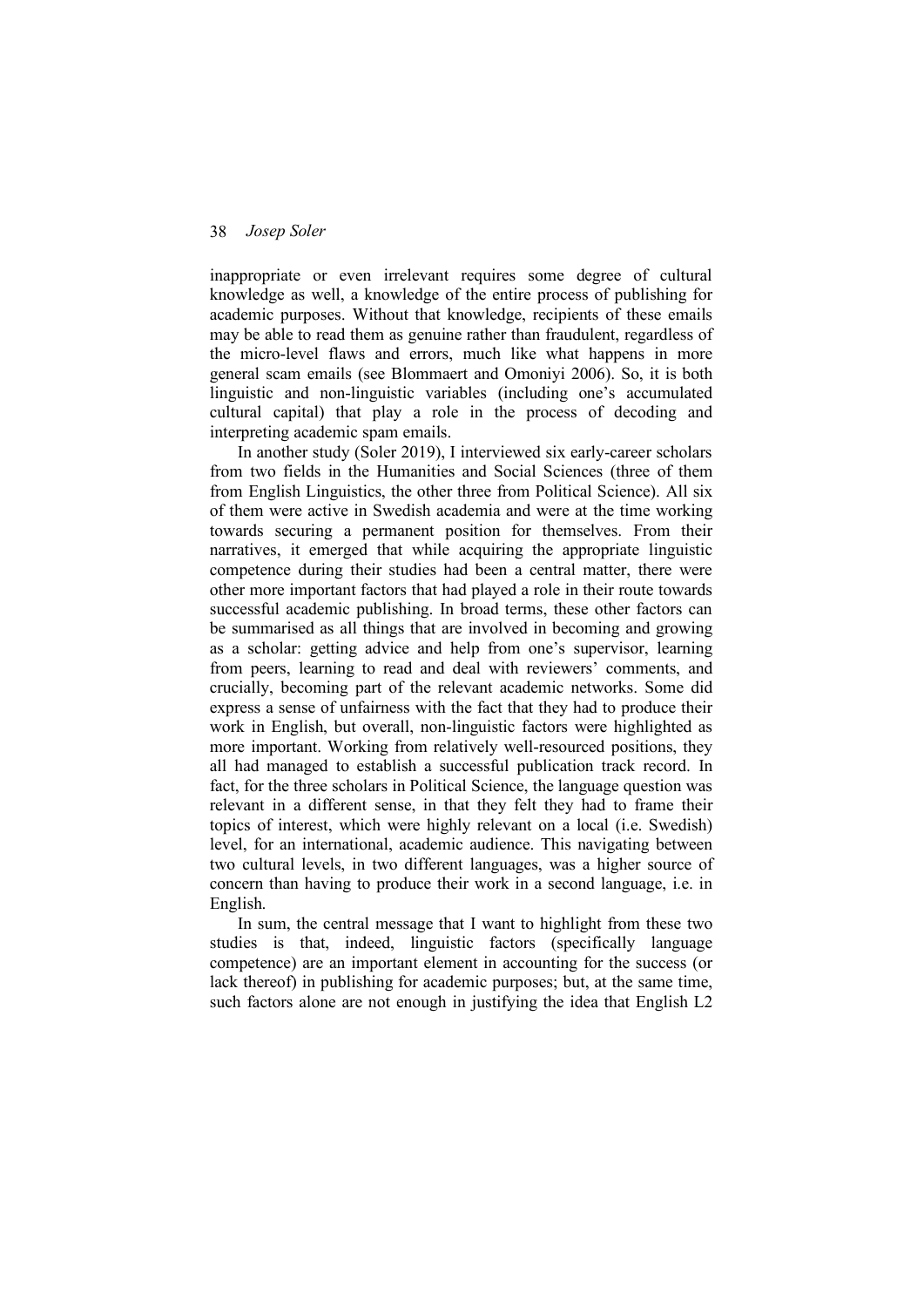scholars by definition are at a disadvantage vis-à-vis their English L1 counterparts. Because of the range of non-linguistic factors involved in the publication process, L1 status will always be something of relative importance. However, whether such non-linguistic factors outweigh linguistic matters is a different story. What is important, for my line of argument, is that both linguistic and non-linguistic variables are indeed present in the publishing cycle, and that both do play a role in explaining writers' successes or failures in this process. Insisting on seeing it as an either one or the other does not help clarify the debate, and much of the discussion in the literature suffers greatly from this shortcoming, much like it suffers from a lack of clarity in connection to the idea of 'linguistic injustice', to which I turn in the next section.

### *3. Linguistic (In)justice and Its Ambiguities*

Linguistic injustice encapsulates the idea that in a given societal constellation, injustices exist that are based on linguistic factors. As we have seen above in the introduction, in debates about English for research publication purposes, the assumption is that given the current state of affairs, where English is overwhelmingly used as a language for disseminating research globally, linguistic injustice inevitably exists given that L1 speakers of the language are privileged by default in such scenario. This line of argument resonates in more broadly conceived discussions on the issue, whether from an applied perspective (e.g. Piller 2016) or from a normative and philosophical point of view (e.g. Van Parijs 2011).

With that in mind, following this reasoning, in order to attain linguistic justice, we need to understand how to overcome the existing linguistic injustices in a given society, which entails understanding linguistic privilege and linguistic domination (Piller 2016, p. 208). As we have seen above, linguistic privilege is indeed part of the ERPP discussions (Politzer-Ahles et al. 2016), but when we start narrowing down the focus, things begin to appear less clear and straightforward than they look at first sight. Still referring to Piller, the author notes that "the dominance of English means that academics who are native speakers of English or who are affiliated with universities in Anglophone centre countries are advantaged when it comes to disseminating and publishing their research" (2016, p. 180). This statement nicely illustrates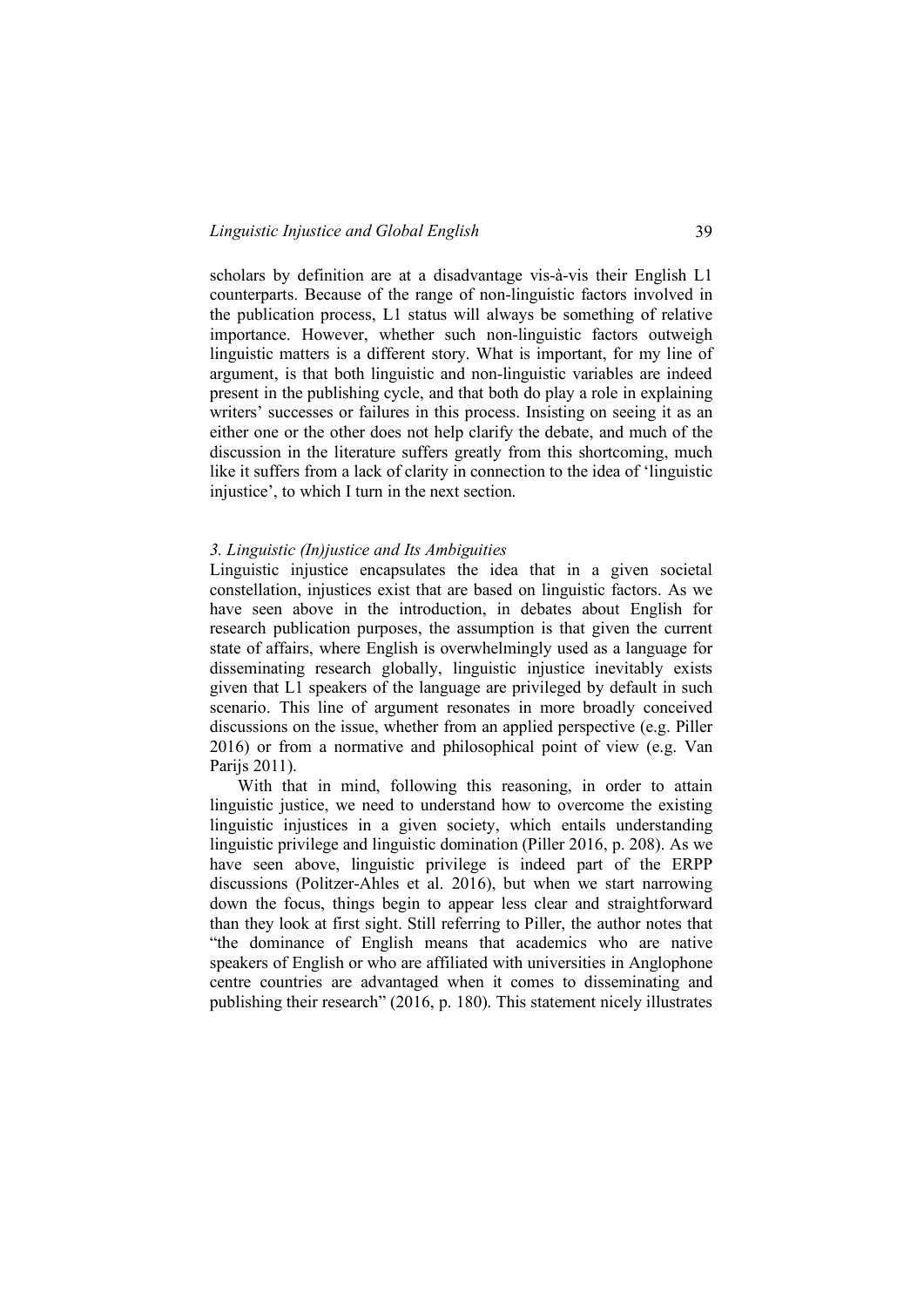the ambiguity that prevails in much of the debates on ERPP. Which is the source of privilege, exactly: the status of native speaker of English, or the fact that one is affiliated with an institution at an Anglophone country? Talking more specifically about the connection between English and academic excellence, Piller retells how the education scholar Po King Choi metaphorically frames this connection: "in the same way that water does not start to flow if all you do is install a tap without having the plumbing in place, you do not get excellence by simply switching the language of instruction [into English]" (2016, p. 181). It would seem, then, that the problem is not so much the tap (i.e. the language), or even the installing of a new tap, but rather the issue is with the entire system.

Arguably, then, there exists some degree of confusion about what linguistic injustice in the end really is, and whether its source is to be found on linguistic or on non-linguistic factors. Other authors, most notably Philippe Van Parijs (2011), have addressed this problem from a normative angle, one that, because of its conceptual nature, might be in a better position to tackle the structural limitations of an applied linguistic perspective. In Van Parijs' theory of linguistic justice, the global spread of English is not only a welcome phenomenon, but a necessary development in order to enhance the emergence of a global demos that can pursue more actively a global democratic agenda. Combined with a strong application of the principle of territoriality and with the sharing of the costs of English learning globally, this would ensure a sense of a parity of esteem amongst English and other (national) languages and it would lead to a more solid feeling of a global linguistic justice. However, in this account, it seems as if language competence is the only thing that matters, the key that will lead to a more egalitarian global society. In short, once everyone is proficient in English, everyone will enjoy the same opportunities to access the same social spaces. This seems highly questionable and, indeed, this has been highlighted as one of the major problems of Van Parijs' theory of linguistic justice (see in particular May 2015 and Wright 2015). Here too, then, we seem to be caught by the same dilemma: where do we put our focus? Is it language that is the source of inequality, or should we look at factors outside language to better understand it?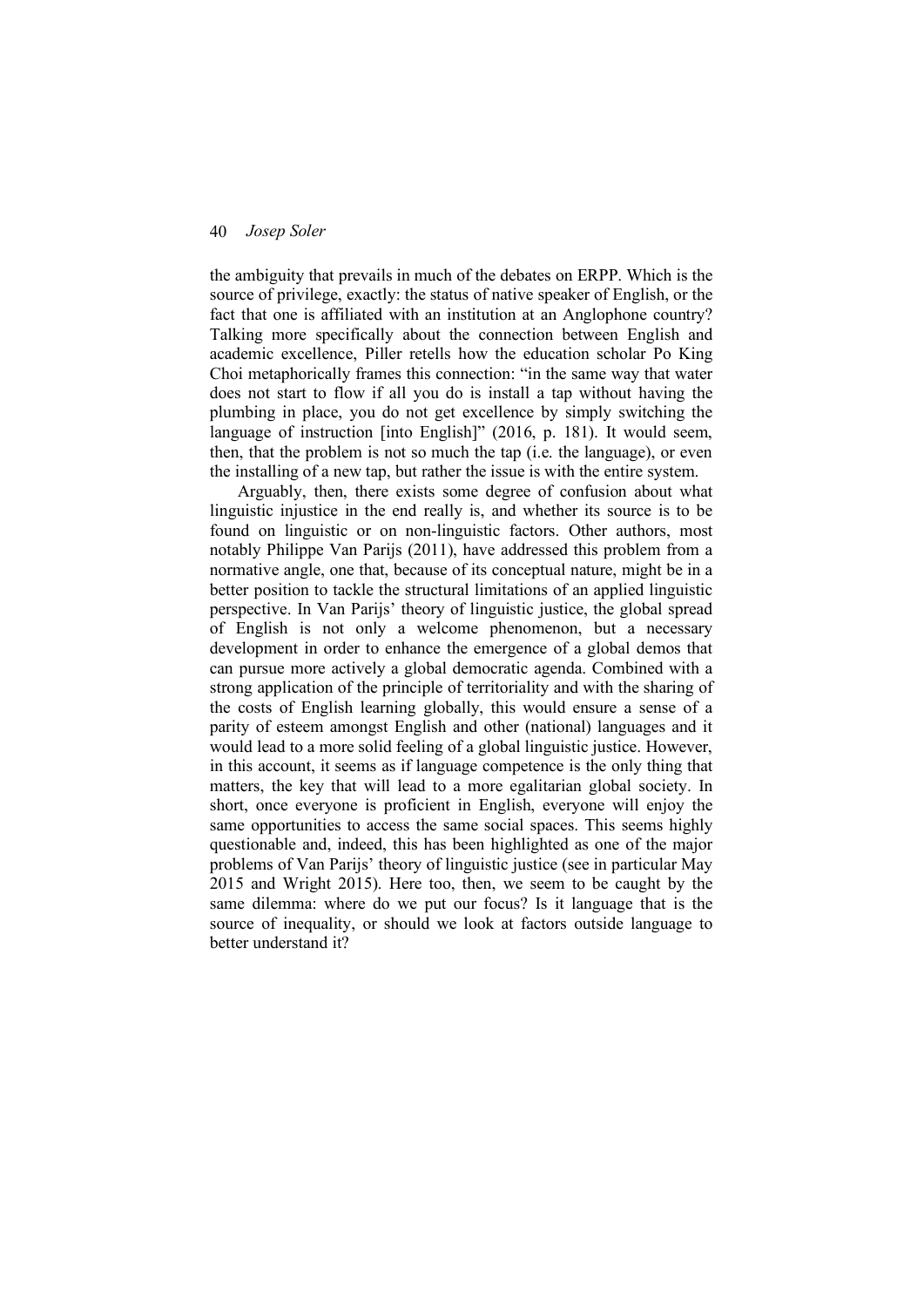### *Linguistic Injustice and Global English* 41

# *4. Accounting for Linguistic Injustice in ERPP: Linguistic and Non-Linguistic Factors*

With the above discussion in mind, it seems almost inevitable to posit that in order to understand linguistic injustice better, we need to consider both linguistic and non-linguistic factors equally in our analyses, as I have already hinted at in Section 2. Focusing on either one or the other vectors in the equation can easily turn against our efforts in making sense of the issues we wish to analyse. So, in debates about English for research publication purposes, we should avoid seeing English (particularly as a named language, in the abstract) as the single source of injustices suffered by L2 speakers of the language; at the same time, we should also be cautious of readings that emphasise non-linguistic factors as the primary source of the injustices in the area, claiming that regardless of language status (English L1 or L2), all scholars need to undertake a degree of acculturation in their fields and to learn the specialised jargon in order to get published.

So how do we combine both linguistic and non-linguistic factors in an attempt to build a more solid interpretation of the linguistic injustices in ERPP? To do that, I believe we need to look at the issue from at least two angles: from the point of view of scholars' individual trajectories and biographical paths, and from the point of view of the scholarly publishing system as a whole. From the perspective of scholars' trajectories, I would argue it is inevitable that a degree of unfairness exists that is based on language factors. The reality is that, for many scholars around the world, English is not a language they grew up with; all of them, at some point in their lives, will have to have invested time and effort in acquiring the language and learning it well. Many will certainly become highly proficient in it, and at that point, language-based injustices will likely decrease, but the fact remains that English L1 scholars will not have had to go through the process of learning and acquiring a new language as scholars from other linguistic backgrounds will have done. Oftentimes, the counterargument here is that academic language is a very specialised form of the language and regardless of linguistic background (English L1 or not), all scholars have to go through the same process of learning the appropriate genre conventions and so on. There is no denying that that is the case, but I believe it is also true that the distance that one needs to travel in order to learn the specialised jargon in one's disciplinary area is different if one's L1 is English or if it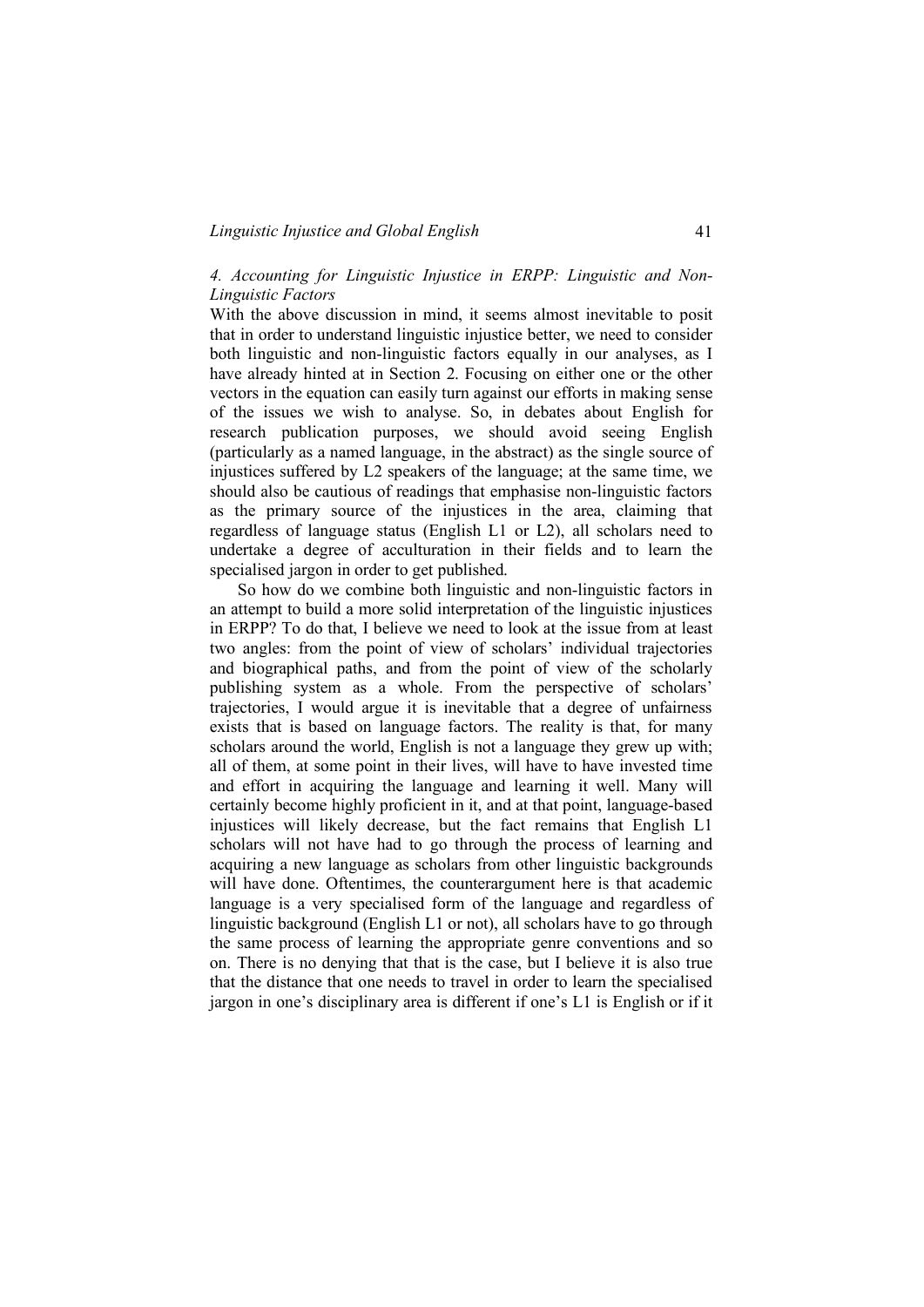is another language. When it comes down to micro-level language issues (e.g. subject-verb agreement, word collocations, use of prepositions, turns of phrase, etc.), English L1 scholars will likely benefit from a more intuitive and faster access to what is acceptable and what is not. It is at that point in the writing for publication purposes where language-related injustices might be more vivid and more strongly felt by English L2 scholars.

Writing for scholarly publishing, however, entails much more than becoming proficient in a specialised form of the language (in this case, English). Indeed, there exists a constellation of factors that can play a role on scholars' route towards publishing for academic purposes, determining their success or lack thereof in their enterprise. As Lillis and Curry have consistently argued for some time already (see most recently Curry and Lillis 2017), the politics around publishing in English include a complex matrix of variables that affect scholars around the world. Most importantly, institutional policies for research evaluation seem to be amongst the most powerful factors driving scholars towards needing to publish more and more (Lillis and Curry 2013). Such policies, almost invariably, value most highly research articles published in high-impact factor journals, journals that in their almost totality operate in the English language. In institutions all around the world, researchers are expected to have their work published in as highly ranked journals as possible, as publications in such outlets may translate into economic rewards for university departments, and into higher chances of career progress for individual researchers.

With the above in mind, one can be tempted to conclude that once again, because journals with a high-impact factor publish articles almost exclusively in English, then here too we need to be looking at language as the main source of injustice in academic publishing. However, institutional policies are not the same all around the world, both in their shape and in the intensity in which they are applied. Moreover, institutions in countries that spend more money on higher education and scientific research will have more resources at their disposal, resources that might benefit their faculty staff in getting more support in their efforts to have their work published in high-ranking journals. This support might be in the form of language services (e.g. translation services, proofreading, copy-editing, etc.) or in the form of traveling for research and academic purposes. The latter can have a real impact on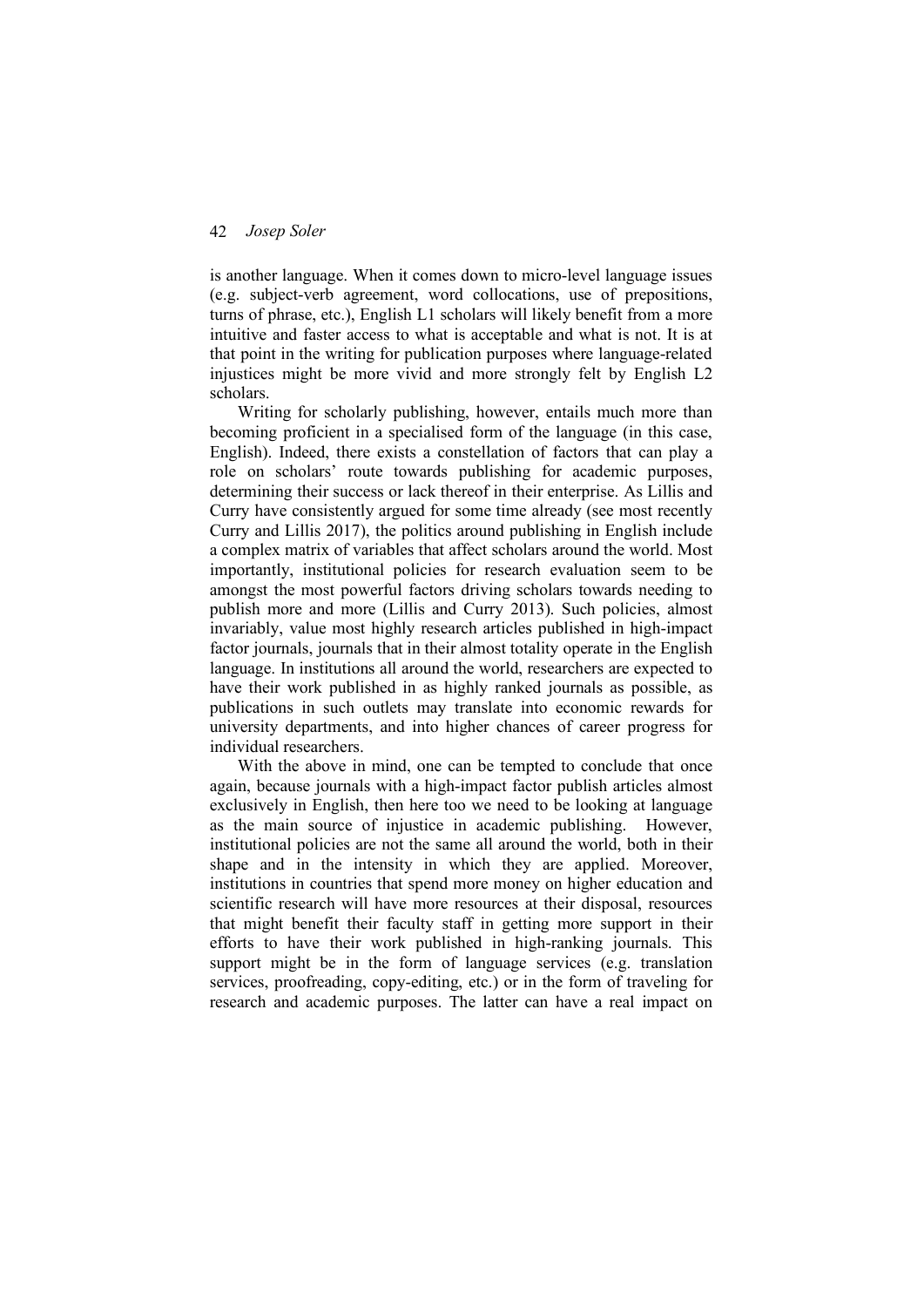scholars' capacity to publish in relevant outlets, as research networks can play a big role in that respect (Curry and Lillis 2010). Networks can offer highly useful and relevant feedback that can help shape and improve scholars' written work, and more importantly, networks are also key in making apparent who one's audience is and how one might enter into scholarly debates more meaningfully.

So, it is clear, then, that depending on one's position in the field (i.e. one's institutional affiliation), access to key resources will be more or less available, and that will have a powerful impact in determining one's way to getting published. At that level, the fact that English is the most commonly used language for research publication purposes becomes a less relevant factor that can account for the injustices in academic publishing, and whether one's L1 is English or not will be of much less importance. Instead, structural inequalities seem to matter much more powerfully (Hultgren 2019). Here, then, we need to be looking at the entire system that legitimises the practices and the beliefs of scholars all around the world, because once again, regardless of L1, everyone who participates in this system is affected by the types of pressures that push scholars towards the need to publish more and more. English does indeed mediate all these pressures and as such, it occupies a highly visible position in the system. As a result, we need to develop analyses that tackle the problem as both a linguistic and a non-linguistic (systemic) problem.

#### *5. Conclusions*

In this short piece I have argued that in debating the question of linguistic injustice in the context of English for research publication purposes, adopting an 'either-or' position (either linguistic or nonlinguistic factors) is not useful and it can blind us from seeing the depth of the issue. True, for many scholars around the world, English is a language that comes with certain costs, costs of time and effort to learn and to master it. Even if the specialised academic jargon is a form of the language that has to be learned by all scholars, regardless of L1, we can concede that L2 speakers of the language will have had to travel a longer path to get there. However, language proficiency alone is not enough to explain the entire story. In addition to that, the focus needs to be placed on scholars' access to and their capacity to use key resources, including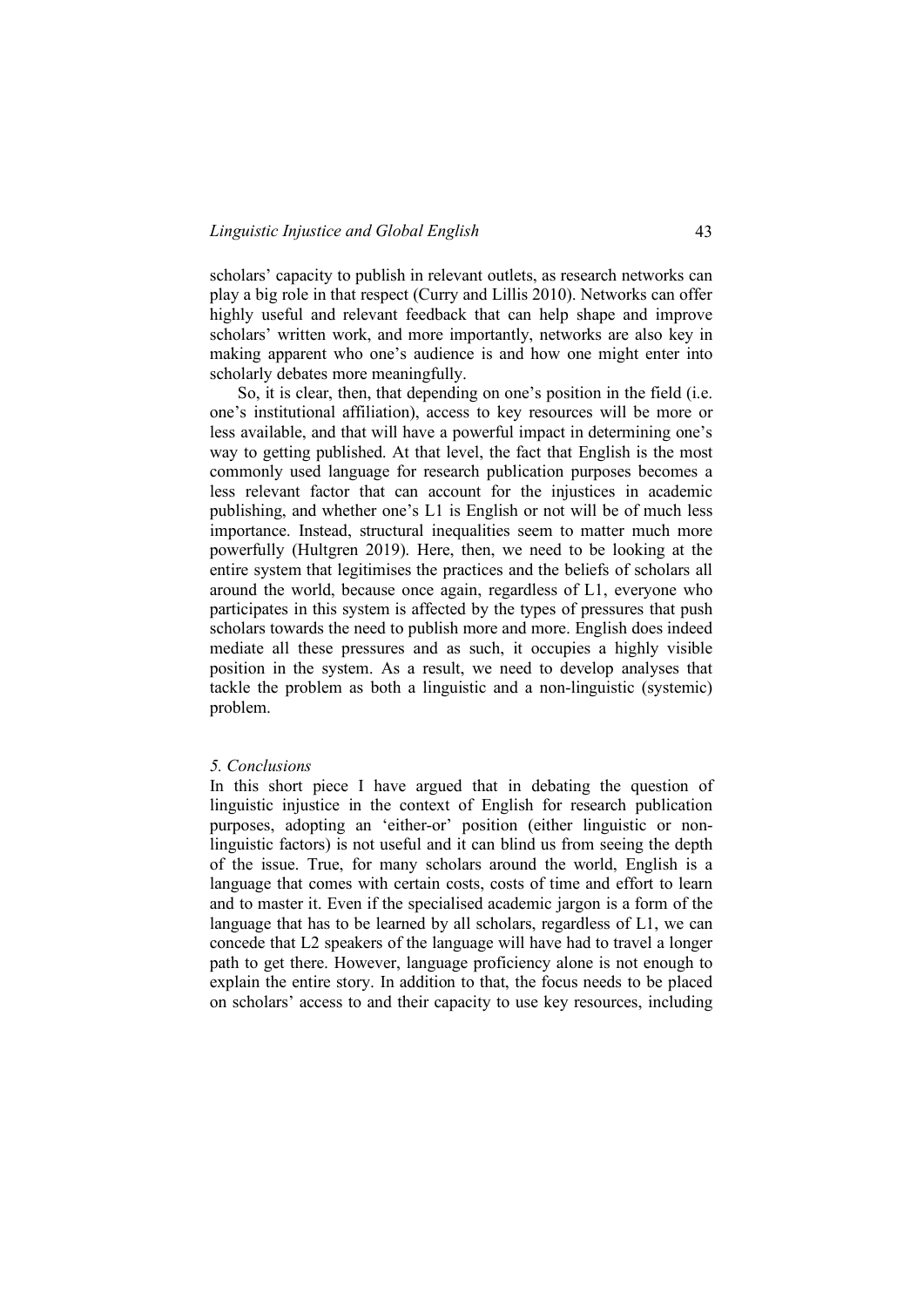financial ones, in order to be part of the right kinds of social spaces where they can develop their own academic networks, build a sense of community belonging, know who one's audience is and be socialised in the different practices of academia, including, importantly, academic publishing.

Rather than obsessing ourselves on whether global English is the agent of linguistic injustice in academic publishing, or whether it is nonlinguistic factors instead, I will conclude by hinting at the idea that we should be asking ourselves a different question, namely: in the context of the neoliberalised academia, what are the processes, the practices, and the ideologies, that make it possible that academics all around the world, regardless of language background, subscribe to the idea that they need to publish more and more, and that they need to try as hard as they can to publish in as highly-ranked journals as possible. The role of English as a mediator of these processes, practices, and ideologies is key, but it is in that role that we need to interpret English, not as an abstract, named language. This question is not new in ERPP debates, but it certainly seems to me that if we keep presenting the issue as a black-or-white, linguistic vs. non-linguistic factors, we run the risk of obscuring it, and in my view, this is a much more fundamental issue that needs to be addressed in a much more decided way than it is at the moment.

#### *Acknowledgments*

I would like to thank Dr. Anna Kristina Hultgren, guest editor of this special issue, for giving me the opportunity to write this contribution. The article was written while I was holding a Visiting Junior Professor position at RECLAS (Research Collegium for Language in Changing Society) of the University of Jyväskylä, Finland, in the autumn term of 2019. I am deeply grateful for the support received from the institution.

#### *References*

- Blommaert, Jan and Tope Omoniyi. 2006. Email Fraud: Language, Technology, and the Indexicals of Globalisation. *Social Semiotics* 16, 573–605.
- Clemons, Mark, Miguel de Costa e Silva, Anil A. Joy, Kelly D. Cobey, Sasha Mazzarello, Carol Stober and Brian Hutton. 2017. Predatory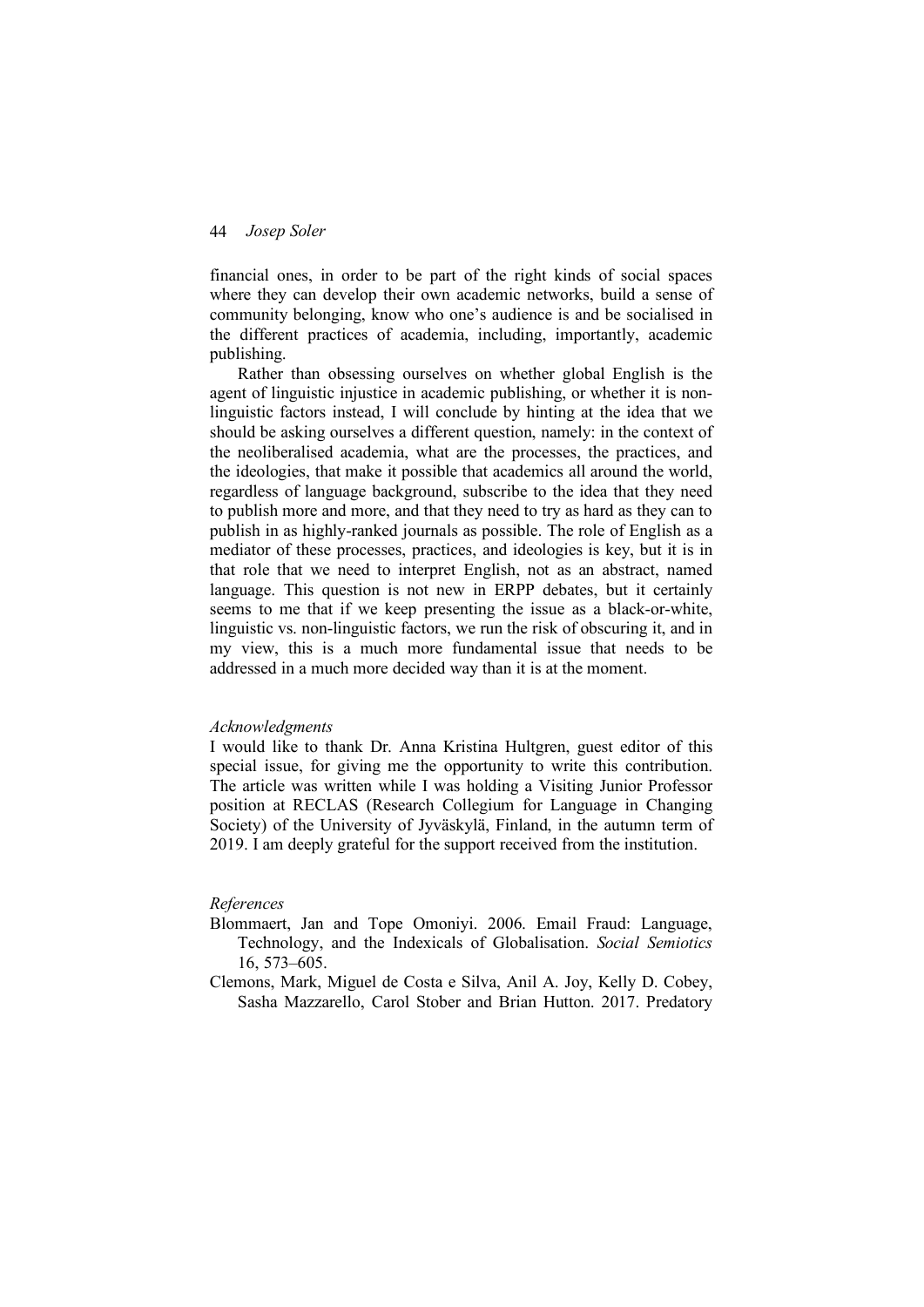Invitations from Journals: More Than Just a Nuisance? *Oncologist* 22(2): 236-240.

- Curry, Mary J. and Theresa Lillis. 2010. Academic Research Networks: Accessing Resources for English-medium publishing. *English for Specific Purposes* 29(4): 281-95.
- Curry, Mary J. and Theresa Lillis. 2017. Problematizing English as the Privileged Language of Global Academic Publishing. *Global Academic Publishing: Policies, Perspectives and Pedagogies.* Eds. Mary J. Curry and Theresa Lillis. Clevedon: Multilingual Matters. 1– 20.
- Doerr, Neriko M. (Ed.). 2009. *The Native Speaker Concept: Ethnographic Investigations of Native Speaker Effects*. Berlin/New York: Mouton de Gruyter.
- Houghton Stephaine A., Damian Rivers and Kayoko Hashimoto (Eds.) (2018). *Beyond Native-Speakerism. Current Explorations and Future Versions*. London: Routledge.
- Hultgren, Anna Kristina. 2019. English as the Language for Academic Publication: On Equity, Disadvantage and "Non-Nativeness" as a Red Herring. *Publications,* 7, 31.
- Hyland, Ken. 2016. Academic Publishing and the Myth of Linguistic Injustice. *Journal of Second Language Writing,* 31: 58-69.
- Kuteeva, Maria and Lisa McGrath. 2014. Taming Tyrannosaurus Rex: English use in the Research and Publication Practices of Humanities Scholars in Sweden. *Multilingua* 33, 365-387.
- Lillis, Theresa and Mary J. Curry. 2013. Introduction to the Thematic Issue: Participating in Academic Publishing – Consequences of Linguistic Policies and Practices. *Language Policy* 12(3), 209-213.
- May, Stephen. 2015. The Problem with English(es) and Linguistic (In)justice. Addressing the Limits of Liberal Egalitarian Accounts of Language. *Critical Review of International Social and Political Philosophy* 18(2), 131-148.
- Memon, Aamir R. 2018. Predatory Journals Spamming for Publications: What Should Researchers Do? *Science and Engineering Ethics,* 24(5), 1617-1636.
- Petrisor, Alexandru-Ionut. 2018. Predatory Publishers Using Spamming Strategies for Call for Papers and Review Requests: A Case Study. *Journal of Library & Information Technology,* 38(3), 199-207.